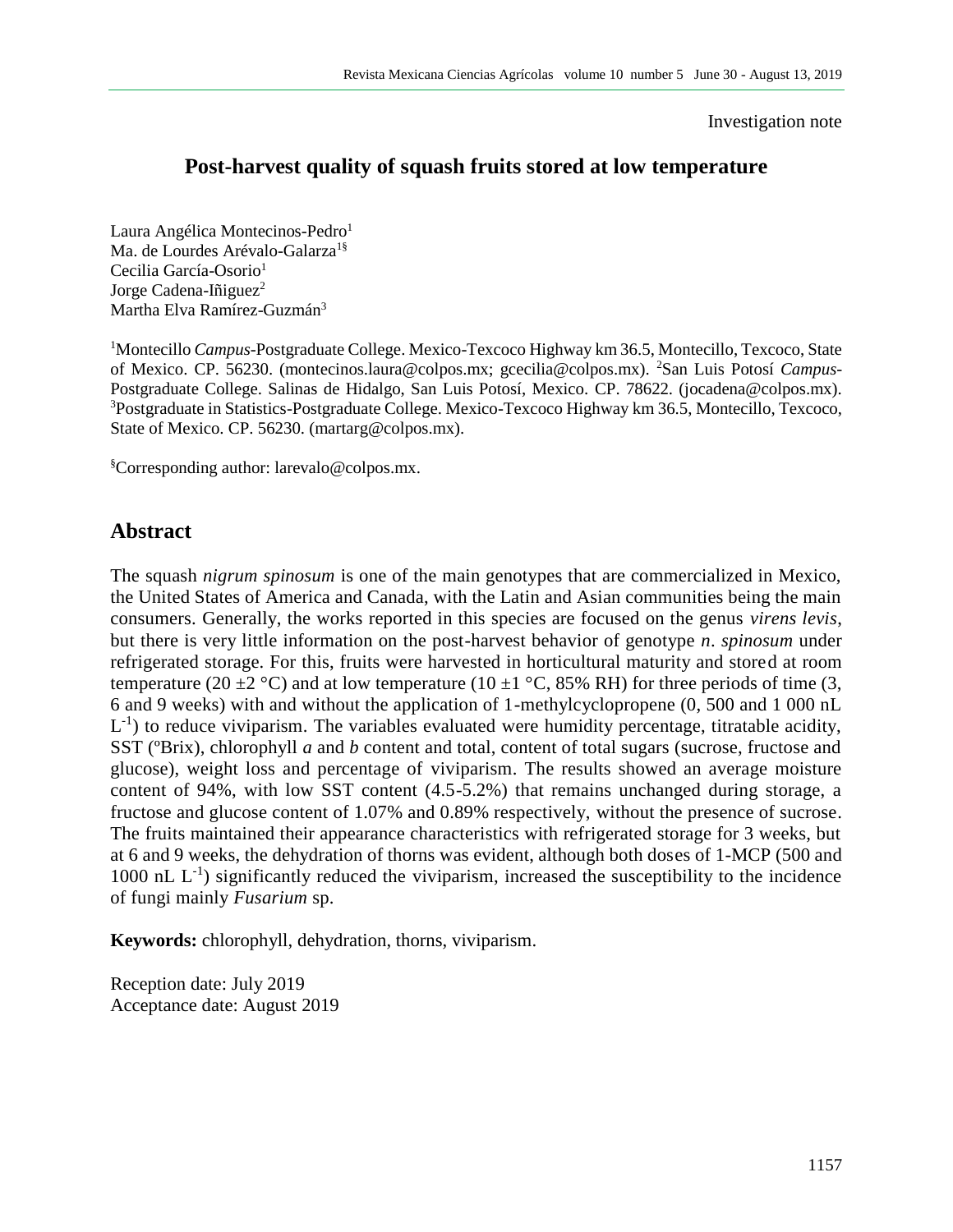The squash (*Sechium edule* Jacq. Sw.) whose name in Nahuatl chayotl means 'spiny gourd', is native to Mesoamerica and has a wide variation in the shape and color of fruits (SINAREFI, 2015). This fruit has diuretic and anti-inflammatory properties, prevents renal calcification and arteriosclerosis, which reduces cardiovascular risks (Jensen and Lai, 1986). Of the broad biological richness of the squash, two genotypes are commercialized in Mexico: *virens levis* (smooth green) and *nigrum spinosum* (black spiny). Both genotypes are exported to the United States of America and Canada due to the growing Latin and Asian population.

The shelf life of the fruits is limited by the loss of color, dehydration and presence of viviparism (germination of the seed inside the fruit), which is one of the factors that limits the shelf life and is a reason for rejection during commercialization in both fruit genotypes. Viviparism is a phenomenon associated with ethylene biosynthesis, so that this growth regulator acts must be recognized by the receptor, leading to the transcriptional activation of genes that trigger various physiological responses such as germination (Sisler and Serek, 1997; Blankenship, 2001).

Recent studies show that the application of 1-MCP (1-methylcyclopropene) prevents the recognition of the receptor to ethylene, since it has greater affinity, and cannot activate the mechanisms that lead to the processes of germination so that some effectiveness in delaying the Viviparism. In the case of the squash *virens levis*, when 300 nL of 1-MCP was applied to fruits stored for 28 days at 10 °C, plus 6 at room temperature, only 5% of the total fruits were observed to be viviparous compared to 50% of the control fruits (Cadena-Iñiguez *et al*., 2006). However, it is unknown if 1-MCP can have the same effectiveness in the fruits of the genotype *nigrum spinosum*, since there is no information on this.

Therefore, the objective of this study was to evaluate and generate information on the effects of the use of 1-MCP on shelf life and post-harvest quality under refrigerated storage of squash *nigrum spinosum*.

## **Vegetal material**

120 fruits were harvested, healthy, without wounds, in horticultural maturity and without presence of viviparism (Figure 1).



**Figure 1. a) harvest and b): appearance of squash** *nigrum spinosum* **fruits from the Germplasm Bank of** *Sechium edule* **(BANGESe) in Huatusco Veracruz.**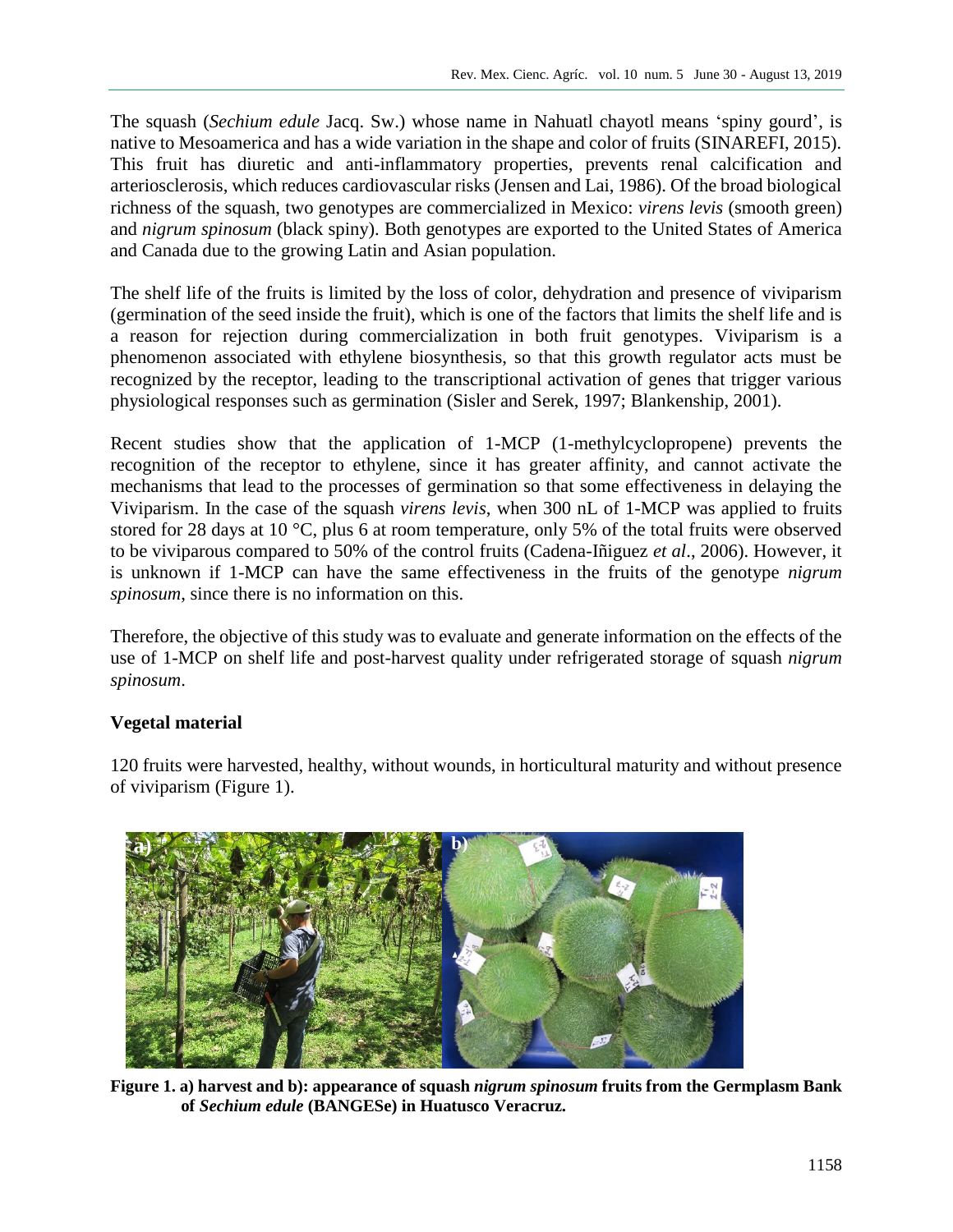The harvest was carried out in November 2016, in the National Germplasm Bank of *Sechium edule* (BANGESe), located in the Regional University Center Orient (CRUO), which belongs to the Autonomous University Chapingo (UACH) in the municipality of Huatusco, Veracruz, Mexico (19° 08' 48'' north latitude and 97° 57' 00" west latitude).

The vegetation of the place is mesophilic forest of mountain (1 340 m of altitude) and average annual temperature of 19 °C and 85% RH, with 2 250 mm of annual average precipitation (Cadena-Iñiguez *et al*., 2006). The fruits were transported in plastic boxes to the Postharvest laboratory of the College of Postgraduates, Montecillo, Mexico.

The squashs were immersed in a solution of sodium hypochlorite (0.1%) for 2 min, then allowed to dry at room temperature for 3 h. The fruits were divided into 12 batches of 10 fruits each, considering each batch one treatment (4 storage times: 0 (room temperature) 3, 6, 9 weeks (refrigeration) and 3 doses of 1-MCP  $(0, 500$  and  $100$  nL  $L^{-1}$ ) The application of 1-MCP (SmartFresh<sup>®</sup>, 14%, Rohm and Haas Co.) was by exposure for 6 h at 20 °C, placing the fruits in a hermetically sealed package where a vial was placed the determined concentration of 1-MCP. The fruits were then kept at room temperature (20  $\pm$ 2 °C) and under refrigeration at 10  $\pm$ 1 °C for different periods of time according to the treatment.

The variables weight loss and viviparism were measured every two days without destroying the fruits, both at room temperature and at the exit from the cold room. While the chemical analyzes were carried out at the exit of the cold room and on day 11.

## **Variables evaluated**

## **Humidity percentage**

A slice of 1 cm thick was taken from the center of the squash, (without epidermis or seed) and placed inside a mechanical convection oven (Lab-Line Imperial V, Alpha Multiservises, Inc. USA) at 50 °C for 8 days obtaining a constant weight. Moisture was calculated with the equation:

Humidity percentage (%) =  $\frac{\text{wet weight} - \text{dry weight}}{\text{wet weight}} * 100$ 

## **Titratable acidity**

It was determined by the volumetric method of the AOAC (1990) in 2 g of liquified pulp in 10 mL of distilled water. An aliquot of 5 mL was taken and 3 drops of phenolphthalein indicator were added. Subsequently, it was titrated with NaOH until the vire. The result was expressed as a percentage of citric acid.

## **Determination of SST (ºBrix)**

It was determined with a digital refractometer (PAL-1, Atago™, Japan) in 5 fruits in each evaluation period, for which cuts were made in two areas of the equatorial region of each fruit at a depth of  $\pm 2.5$  cm (mesocarp) and subsequently squeezed with a cloth.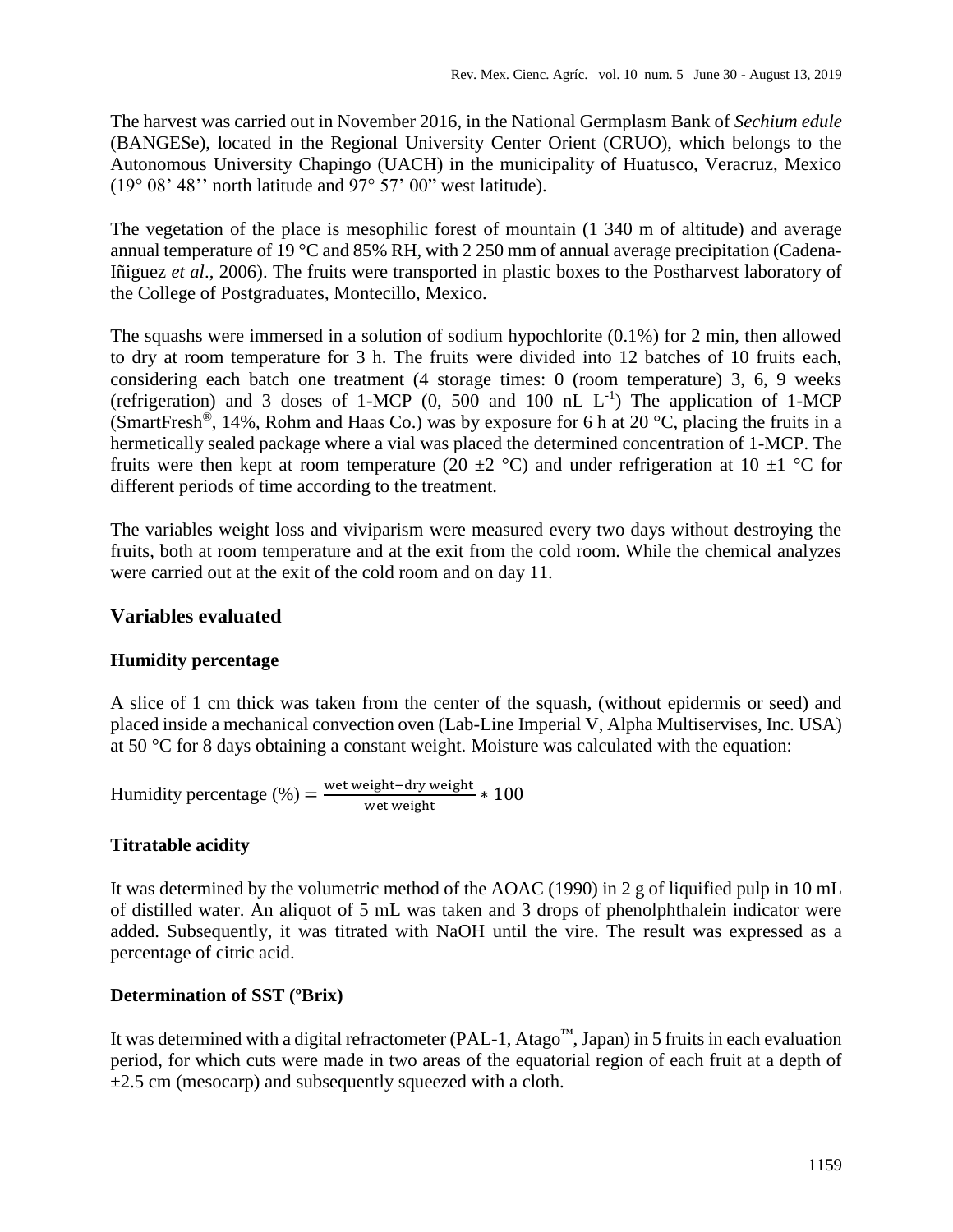#### **Chlorophyll content**

2 g of the pulp were placed in a vial with a lid, 10 mL of acetone (80%) were added and stored under dark conditions for 24 h and at room temperature. Then, the extract was measured at three wavelengths: 470, 646 and 663 nm in a UV spectrophotometer (Thermo Scientific™, modelo Genesys<sup>TM</sup> 10UV). To obtain the concentrations of chlorophylls (mg  $g^{-1}$ ) the equations for the 80% acetone solvent  $(v/v)$  were applied, according to Lichtenthaler (1987):

Chlorophyll a:  $C_a = (12.25*A_{663} - 2.79*A_{646})$ Chlorophyll b:  $C_b = (21.5*A_{646} - 5.1*A_{663})$ Total chlorophyll:  $C_{a+b} = (7.15*A_{663} - 18.71*A_{646})$ Total carotenoids:  $C_{x+c} = \frac{1000*A_{470} - 1.82C_a - 85.02C_b}{100}$ 198

### **Total sugar content by HPLC**

For the mother sample, 5 g of finely chopped squash pulp was placed in a flask and 60 mL of 80% ethanol was added, covering it with a piece of aluminum foil. It was left to stand for 24 h at room temperature and subsequently it was concentrated. The solution was filtered with an acrodisk (Titan, 0.45 μm) and placed in a vial and analyzed by HPLC (High-Performance Liquid Chromatography) (series 200, Perkin Elmer<sup>™</sup>) with autosampler and refractive index (IR) detector. A Pinnacle II amino column of 5 mm 150 x 4.6 mm (Restek™) was used, the mobile phase was an acetonitrile/water solution  $(80:20)$   $(v/v)$  with a running time of 14 min.

For the calibration curves, 0.05 g of fructose, glucose and 99.5% sucrose (Sigma-Aldrich, USA) in 10 mL of methanol: water (1:9) ( $v/v$ ) were weighed separately, the corresponding dilutions were made (0.15 to 5 mg mL<sup>-1</sup>). The conditions of the chromatograph were 35 °C, flow of 1 mL min<sup>-1</sup>, with an injection volume of 10 μL.

### **Weight loss**

The weight of each squash that remained at room temperature was recorded every two days until viviparism was found, calculating it with the following equation:

$$
(\%) weight loss = \frac{initial weight - final weight}{initial weight} * 100
$$

### **Viviparism**

Every two days the presence of viviparism was recorded according to the opening level of the basal part of the fruit (Figure 2), being: level 0= absence of seed (nominal value 0), level 1: basal opening of the fruit with the visible seed, (nominal value 2), level 2: exposed seed of the fruit, (nominal value 4), with the following formula: % viviparism=  $((n \times v)/t) \times 100$ ; where n= number of fruits,  $v=$  level of viviparism; tf= total fruits under evaluation (Figure 2).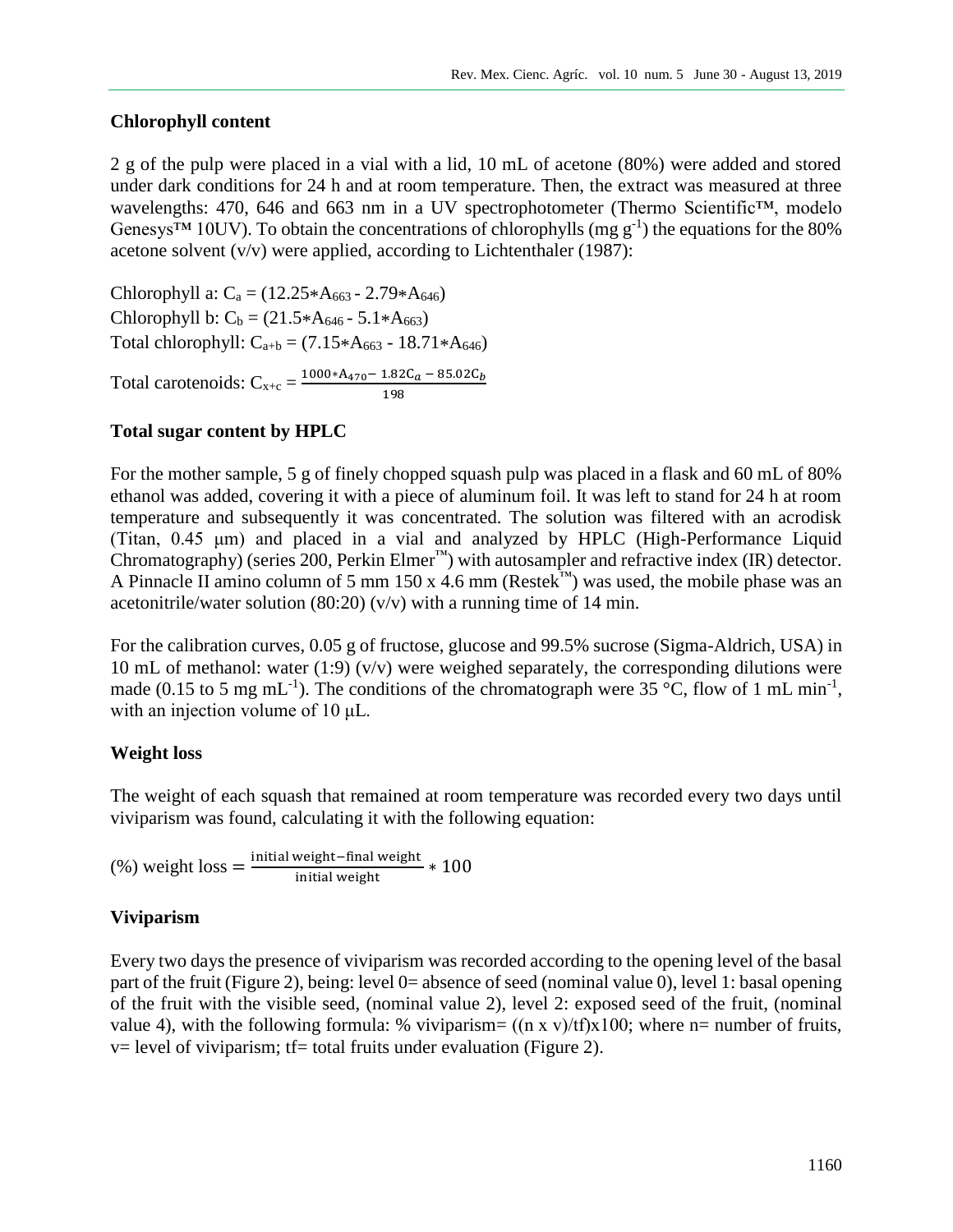

**Figure 2. Classification of viviparism in squash** *nigrum spinosum***. A: level 0= 0; B: level 1= 2; C: level**   $2=4.$ 

### **Experimental design**

For the quality variables (% SST, chlorophyll content, titratable acidity and humidity percentage), a model with a 4 x 3 x 2 factorial experimental design was used. Factor levels were: week (0, 3, 6, 9), 1-MCP dose (0, 500, 1 000) and evaluation days (1 and 11).

 $Y_{ijk}=\mu + S_i + M_j + D_k + SM_{ij} + SD_{ik} + MD_{ik} + SMD_{ijk} + \epsilon_{ijk}$ 

Where:  $Y_{ijk}$  response variable from the i-th week in the j-th dose of 1- MCP on the kth day;  $\mu$  = average general; S<sub>i</sub>= effect of the ith week (i = 0, 3, 6.9); M<sub>i</sub>= effect of the j-th dose of 1-MCP (j = 0, 500, 1000);  $D_k$ = effect of the i-th day (k= 1, 11); SM<sub>ijk</sub>= week interaction\*dose of 1- MCP; SMDijk= week interaction\*dose of 1- MCP\*day;  $\varepsilon_{ijk}$ = experimental error; where: N (0,  $\sigma$ 2).

In the case of the variables: content of total sugars, fructose, glucose by HPLC, a 4 x 3 factorial experimental design was carried out. The factors were: storage weeks and 1-MCP dose. The levels of the factors were: week (0, 3, 6, 9), dose of 1-MCP (0, 500, 1 000). For the relationship between the variables of weight loss (%) and viviparism (%), a correlation analysis was performed to obtain the Pearson correlation coefficient ( $\alpha$ = 0.05). All the data were analyzed with the statistical software InfoStat (Di-Rienzo *et al*., 2016).

### **Discussion**

An excellent quality of the fruits of spiny squash is appreciated by the dark green color of the exocarp, uniform size, firm spines and absence of viviparism. These fruits are distinguished from the *virens levis* because they are juicier and in their composition are phenolic compounds (525 mg 100 g-1 ) and cucurbitacins (137 mg 100 g-1 ). According to Table 1, the fruits of *nigrum spinosum* have an average dry matter content between 5.1 and 6.1%, showing a lower humidity in the fruits maintained at room temperature and in those stored 9 weeks and with the highest dose of 1-MCP. Because the fruits of squash are harvested in horticultural maturity, there were no significant changes in their composition or storage effect, with values of total acidity and total soluble solids low (0.1% and between 4 and 5  $\textdegree$ Bx, respectively) (Table 1). These values are similar to those reported in cucumber (*Cucumis sativus*), a vegetable belonging to the Cucurbit family, whose values are between 3 and 4 °Bx (Barraza-Álvarez, 2015).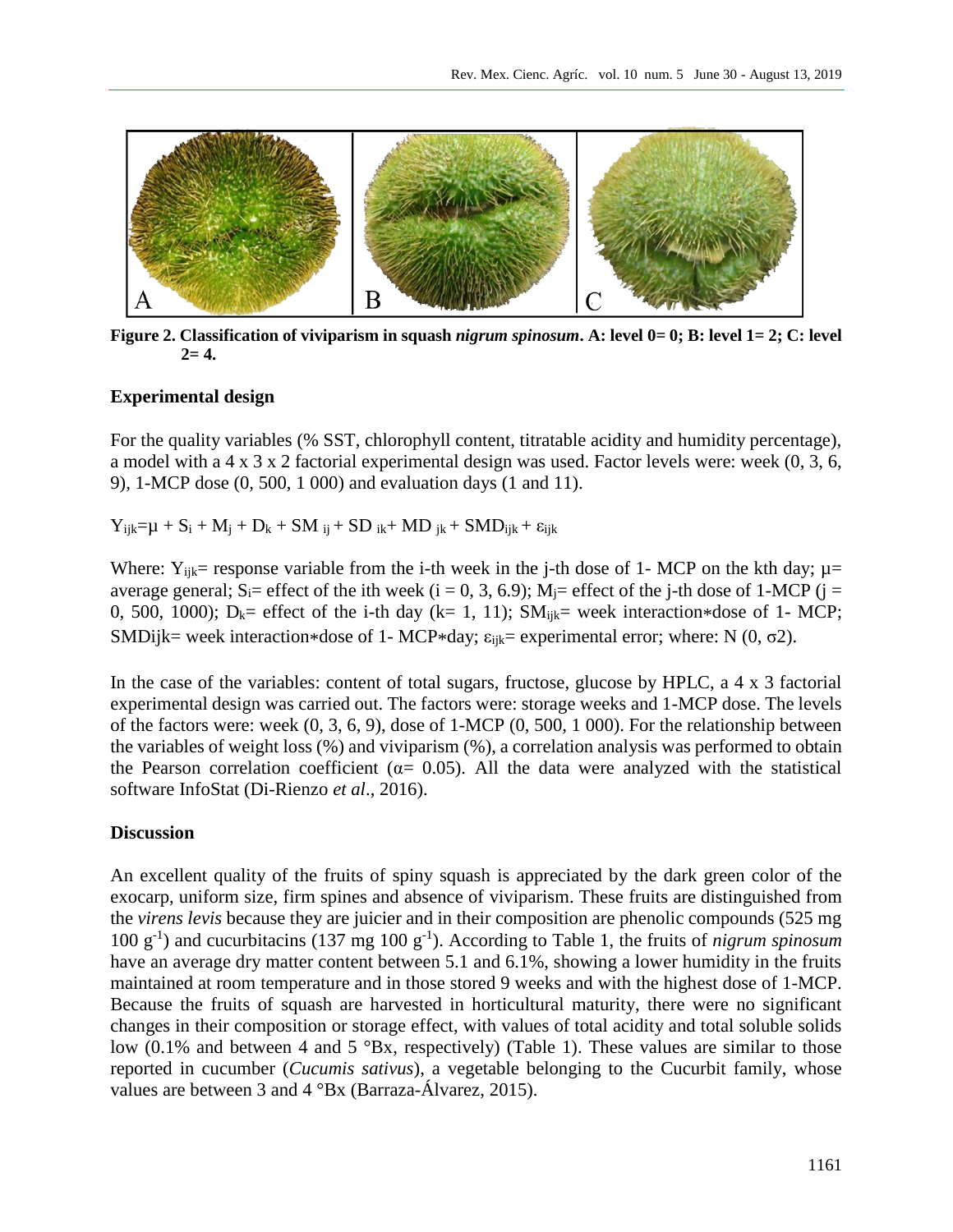It can be observed that the chlorophyll *a* and *b* contents of the fruits *nigrum spinosum* ranges from 3.94 to 7.44 mg 100  $g^{-1}$ , with a higher concentration of chlorophyll *b* than chlorophyll *a*, which explains its green color, as well as its origin from temperate zones and valleys high. The cultivation of spiny squash predominates in altitudes superior to the mesophilic forest (1 600 to 2 800 masl) in the States of Veracruz, Michoacan, Puebla and Mexico, under these conditions of height and environment, generally the concentration of chlorophyll is greater in order to take better advantage of the scarce incident radiation. On the other hand, in the case of the fruits of the genus *virens levis*, cultivated in places of lower altitude, their color is green-yellow and with a significantly lower concentration of chlorophyll than *nigrum spinosum* (Azcon-Bieto and Talon, 2003; Cadena *et al*., 2007) (Table 1).

| Factor         |           | Level          | Humidity $(\% )$ | AT(%)             | $SST(^{\circ}Bx)$ |                   | $C_a$ (mg100g <sup>-1</sup> ) $C_b$ (mg100 g <sup>-1</sup> ) |
|----------------|-----------|----------------|------------------|-------------------|-------------------|-------------------|--------------------------------------------------------------|
| <b>SEAL</b>    | <b>TA</b> | $\overline{0}$ | 93.89 b          | $0.11$ ab         | 4.46 <sub>b</sub> | 1.47c             | 2.06c                                                        |
|                | R         | 3              | 94.52 a          | 0.09c             | 4.99 a            | 2.47 bc           | 3.7 <sub>bc</sub>                                            |
|                |           | 6              | 94.56 a          | 0.12a             | 5.17 a            | 4.75 a            | 6.97a                                                        |
|                |           | 9              | 94.13 b          | 0.1 <sub>bc</sub> | 5.14 a            | 3.14 <sub>b</sub> | 4.58 <sub>b</sub>                                            |
| Dose 1-MCP     |           | $\overline{0}$ | 94.9 a           | 0.09 <sub>b</sub> | 5.15 a            | 2.27 <sub>b</sub> | 3.41a                                                        |
|                |           | 500            | 93.69 c          | 0.11a             | 4.76 <sub>b</sub> | $3.11$ ab         | 4.59a                                                        |
|                |           | 1 000          | 94.23 b          | 0.11a             | 4.9 <sub>b</sub>  | 3.49 a            | 4.98 a                                                       |
| <b>DSA</b>     |           | 1              | 94.24 a          | 0.11              | 4.99 a            | 2.78a             | 4.14a                                                        |
|                |           | 11             | 94.31 a          | 0.1               | 4.89 a            | 3.13a             | 4.52a                                                        |
| Week*1-MCP     |           |                | *                | $\ast$            | *                 | *                 | *                                                            |
| Week*day       |           |                | $\ast$           | $\ast$            | $\ast$            | $\ast$            | $\ast$                                                       |
| 1-MCP*day      |           |                | *                | $\ast$            | ns                | ns                | ns                                                           |
| Week*1-MCP*day |           |                | *                | $\ast$            | *                 | ns                | ns                                                           |

**Table 1. Humidity content, titratable acidity (%AT), total soluble solids (%SST) and chlorophyll (mg 100 g-1 ) in squash** *nigrum spinosum* **under different storage times and 1-MCP dose.**

SEAL= weeks of storage; AT= titratable acidity; TA= ambient temperature at 20  $\pm$ 2 °C; R= cooling at 10 °C; DSA= days of sampling during simulation on shelf; 1-MCP= dose of 1-MCP; SST= total soluble solids;  $C_a$ = chlorophyll a;  $C_b$  = chlorophyll b;  $C_{a+b}$  = total chlorophyll; equal letters for each factor with their levels are not significantly different; ns= not significant;  $\text{*}$ = significant at  $p \leq 0.05$ .

Regarding the content of sugars, it varied from 1.23 to 3.45% and an average of 2.03%, the fructose content being slightly higher than glucose 1.07 and 0.89% respectively and without the presence of sucrose, without significant differences due to the effect of storage time, or 1-MCP application. The content of sugars in fruits of cucurbitaceas is diverse, in case of fruits of melon (*Cucumis melo* L.) genotype *cantalupensis* the content of total sugars is reported between 10.2% with sucrose as main sugar (4.35%) followed by fructose 1.95% and glucose 2.1% (Stepansky *et al*., 1999).

In the case of the zucchini (*Cucurbita maxima* var. Zapallito (Carr.) Millan) a lower total sugar content is reported with 4.27% (Massolo, 2013). The above shows that the squash has a very low content of sugars, compared to fruits of the same family, so it is recommended in hospital diets not only for its low caloric content but for the high content of dietary fiber superior to fruits such as plum, kiwi, or mango (Cadena-Iñiguez *et al*., 2007; Morillas-Ruiz and Delgado-Alarcón, 2012).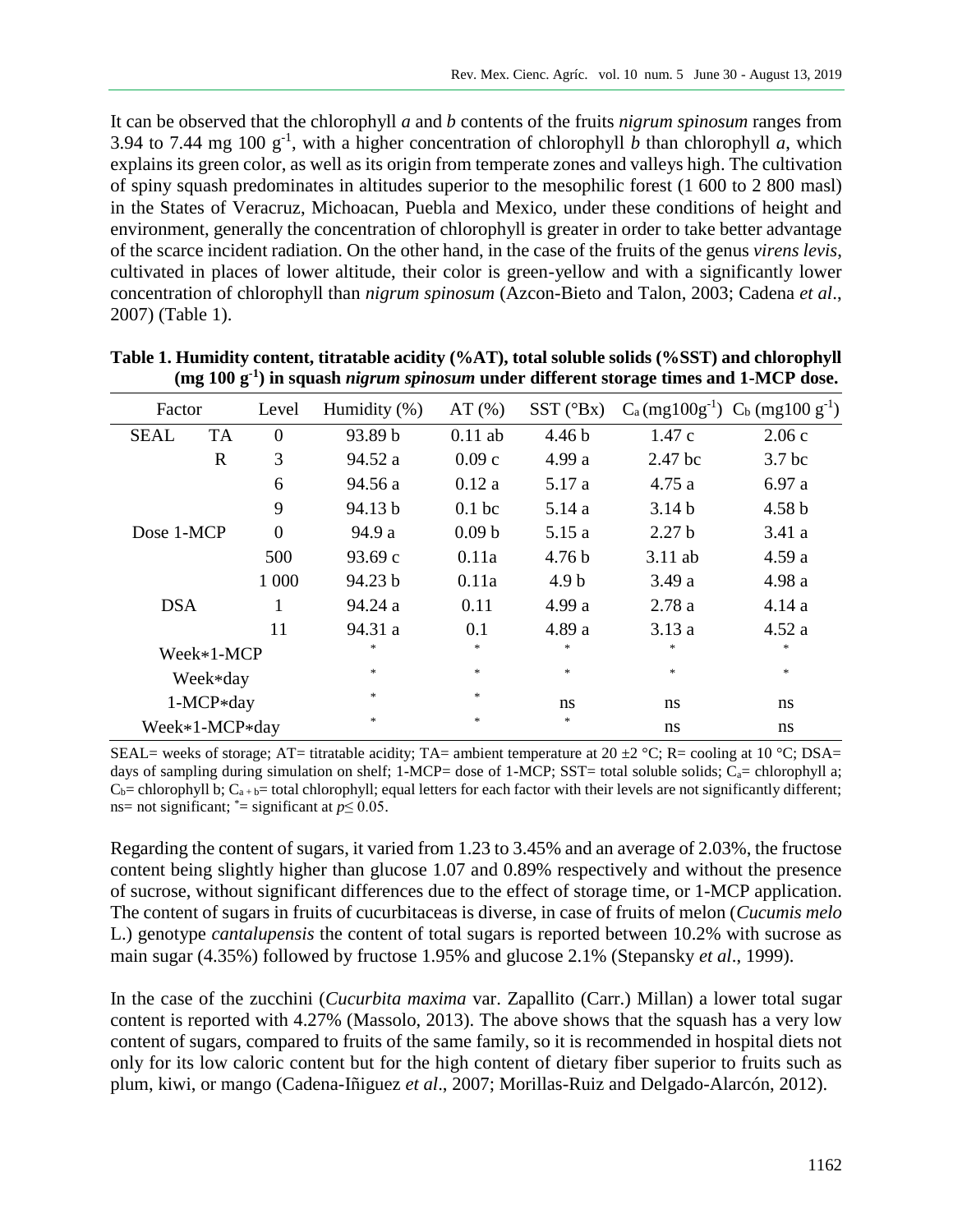Regarding weight loss, it was observed that the fruits maintained at room temperature were similar to the fruits treated with 500 nL  $L^{-1}$  and the incidence of viviparism of 30 and 10%, respectively, on day 11 of storage, while the fruits treated with 1 000 nL  $L^{-1}$  had only 10% of viviparism on the same day.

For refrigerated storage, after 3 weeks the control fruits showed greater weight losses, with 60% viviparism, while the fruits treated with both doses of 1-MCP did not present this problem during the 11 d of storage, which indicates that together with the low temperature the application of 1- MCP inhibited the viviparism acting synergistically (Figure 3).



Figure 3. Percentage of weight loss and viviparism of squash *virens levis* fruits. Graphs A: (0 nL L<sup>-1</sup>, 1-MCP), B: (500 nL  $L^{-1}$ , 1-MCP) and C: (1 000 nL  $L^{-1}$ , 1-MCP) maintained at room temperature and D (0 nL L<sup>-1</sup>, 1-MCP), E (500 nL L<sup>-1</sup>, 1-MCP) and F (1 000 nL L<sup>-1</sup>, 1-MCP) fruits stored 3 weeks at 10 °C and kept at room temperature for 11 days.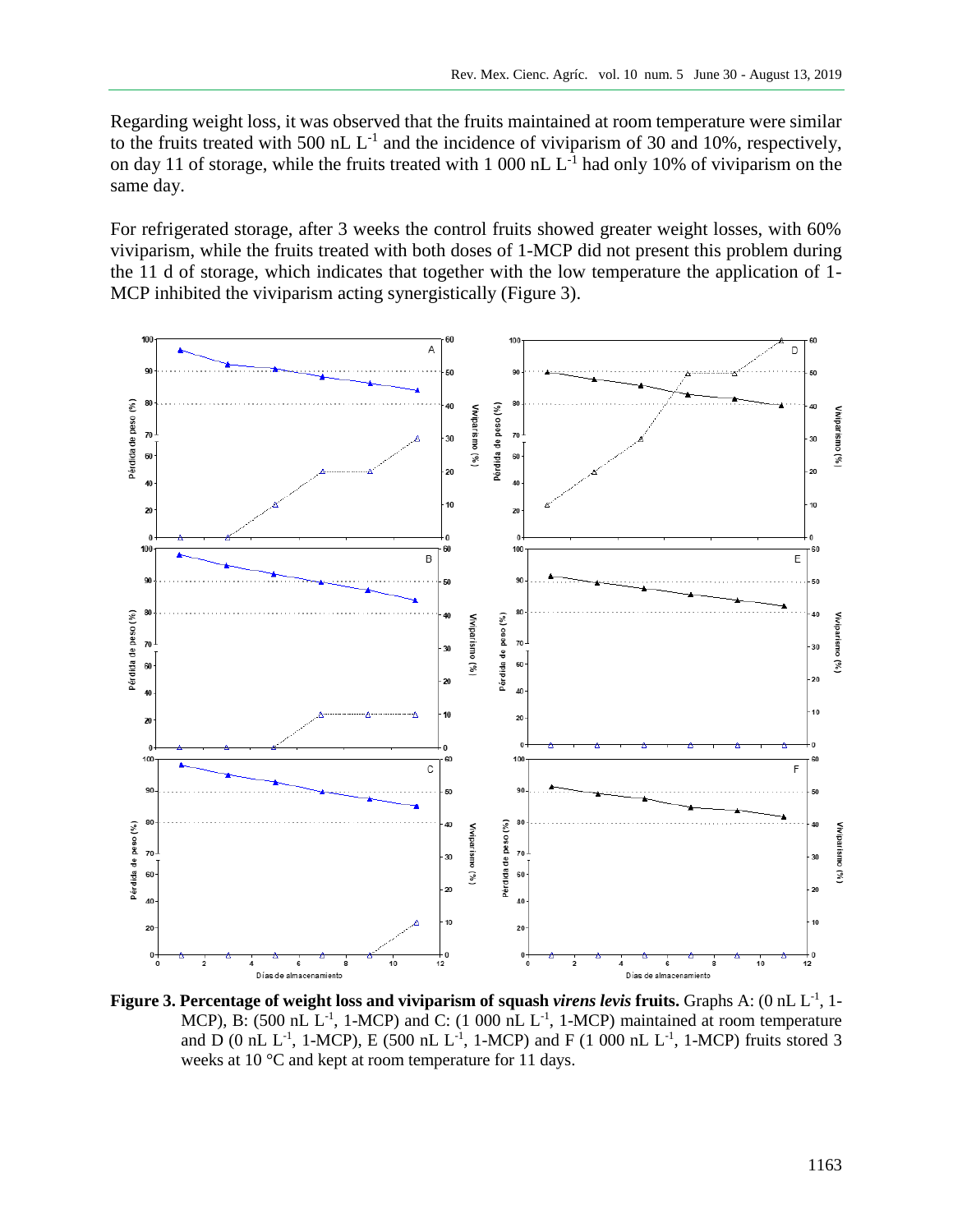Although 1-MCP is used mainly to delay the ripening process of climacteric fruits and in ornamental plants successfully, it has been used in a limited way in non-climacteric products, presenting diverse responses. For example, in strawberry, the application of 1-MCP between 1-1 000 nL  $L^{-1}$  maintained the color and the firmness (Jiang *et al.*, 2001), in cucumber little or no beneficial effect was observed by the application of 1 MCP unless there is a risk that ethylene is present (Nilsson, 2005). In general, a positive correlation was observed between the loss of weight and viviparism of 0.819, while there was no significant correlation between the doses of 1-MCP with viviparism and weight loss.

As shown in Figure 4, the limit storage time to maintain the quality of fruits of *nigrum spinosum* in this work was 3 weeks at 10 °C, since for the 6 and 9 weeks of storage the spines of the fruits were dehydrated and presence of a high incidence of fungi, which was accentuated with the fruits treated with 1-MCP (Figure 4).



**Figure 4. Appearance of squash** *nigrum spinosum* **fruits stored at different times (room temperature, 3s (three weeks), 6s (six weeks) and 9s (nine weeks) with the application of 1-MCP (0, 500 and 1 000 nL L-1) Initial (day 0), storage output (day 1) and 11 days after storage (day 11).**

### **Conclusions**

The fruits of squash *nigrum spinosum* did not present significant change in their composition when stored at room temperature (20  $\pm$ 2 °C) and at low temperature (10  $\pm$ 1 °C, 85% RH), they also contain lower humidity (5.1 to 6.1%) that the genus *virens levis*, also preserved their appearance characteristics with storage for 3 weeks, but not at 6 and 9 weeks since the fruit and spine presented dehydration and an opaque green color, the doses of 1-MCP (500 and 1 000 nL  $L^{-1}$ ) significantly reduced the viviparism but increased the susceptibility to the incidence of fungi, developing rot in the fruit.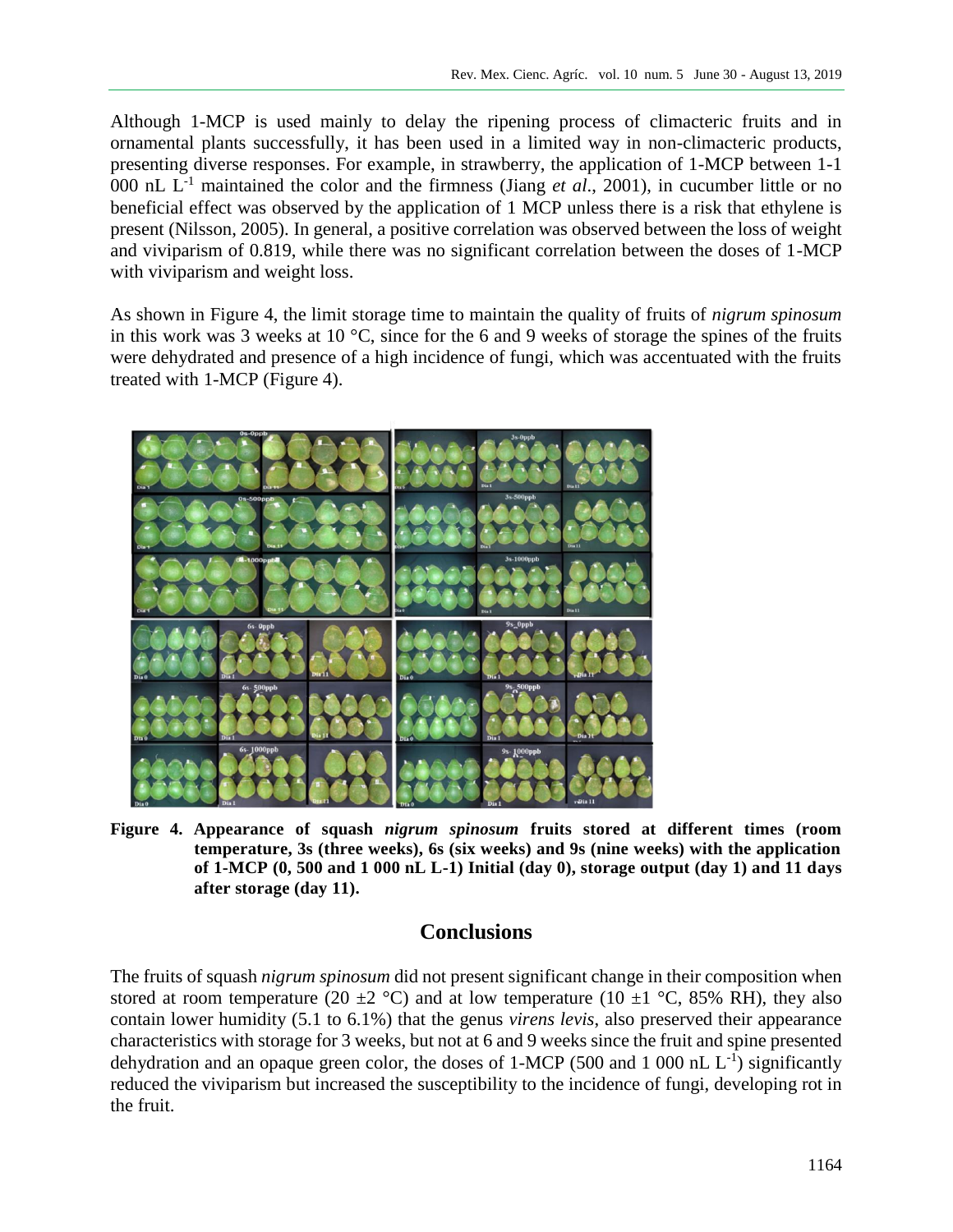# **Cited literature**

- AOAC. 1990. Official Methods of Analysis. 15<sup>th</sup> (Ed.). Vol. II. Association of Official Analytical Chemist. Washington, D.C. 918-919 pp.
- Azcón-Bieto, J. y Talón, M. 2003. Fundamentos de fisiología vegetal. McGraw-Hill. Interamericana. 3ª Reimpresión. ISBN: 84-486-0258-7. 207-216 pp.
- Barraza-Álvarez, F. V. 2015. Calidad morfológica y fisiológica de pepinos cultivados en diferentes concentraciones nutrimentales. Rev. Colomb. Cienc. Hortíc. 9(1):60-71. Doi.org/10.17584/rcch.2015v9i1.3746.
- Blankenship, S. 2001. Ethylene effects and benefits of 1-MCP. Perishables handling quarterly. University of California.108:2-4.
- Cadena-Iñiguez, J.; Arévalo-Galarza, L.; Ruiz-Posadas, L. M.; Aguirre-Medina, J. F.; Soto-Hernández, M.; Luna-Cavazos, M. y Zavaleta-Mancera, H. A. 2006. Quality evaluation and influence of 1-MCP on *Sechium edule* (Jacq.) Sw. fruit during postharvest. Postharvest Biol. Technol. 40(2):170-176. Doi: 10.1016/j.postharvbio.2005.12.013.
- Cadena-Iñiguez, J.; Arévalo-Galarza, L.; Avendaño-Arrazate, C. H.; Soto-Hernández, M.; Ruiz-Posadas, L. M.; Santiago-Osorio, E.; Acosta-Ramos, M.; Cisneros-Solano, V. M.; Aguirre-Medina, J. F. and Ochoa-Martínez, D. 2007. Production, genetics, postharvest management and pharmacological characteristics of *Sechium edule* (Jacq.) Sw. Fresh Produce, Global Science Books. 1(1):41-52.
- Cadena-Iñiguez, J.; Hernández-Soto, M.; Arévalo- Galarza, M.L.; Avendaño-Arrazate, C. H.; Aguirre Medina, J. F. y Ruiz-Posadas, L. M. 2011. Caracterización bioquímica de variedades domesticadas de chayote. Chapingo Serie Horticultura. 17(2):45-55.
- Di-Rienzo, J. A.; Casanoves, F.; Balzarini, M. G.; González, L.; Tablada, M. y Robledo, C. W. InfoStat versión 2016. Grupo InfoStat, FCA. Universidad Nacional de Córdoba, Argentina. [http://www.infostat.com.ar.](http://www.infostat.com.ar/) 91-119 pp.
- Jensen, L. P. and Lai, A. R. 1986. Chayote (*Sechium edule*) causing hypokalemia in pregnancy. Am. J. Obstetrics and Gynecol. 5:1048-1049.
- Jiang, Y.; Joyce, D. C. and Terry, L. A. 2001. 1-Methylcyclcopropene treatment affects strawberry fruit decay. Postharvest Biol. Technol. 23(3):227-232. Doi:10.1016/S0925- 5214(01)00123-5.
- Lichtenthaler, H. K. 1987. Chlorophylls and carotenoids: pigments of photosynthetic membranes. Methods in Enzymol. 623(148): 350-382. dx.doi.org/10.1016/0076-6879(87)48036-1.
- Massolo, J. F.; Concellón, A.; Chaves, A. R. and Vicente, A. R. 2013. Use of 1-methylcyclopropene to complement refrigeration and ameliorate chilling injury symptoms in summer squash. CyTA-Journal of Food. 11(1):19-26. Doi: 10.1080/19476337.2012.676069.
- Minitab Inc. 2018. Minitab® Statistical Software. 2018. http//: [www.minitab.com.](http://www.minitab.com/)
- Morillas-Ruiz, J. M. y Delgado-Alarcón, J. M. 2012. Análisis nutricional de alimentos vegetales con diferentes orígenes: evaluación de capacidad antioxidante y compuestos fenólicos totales. Nutr. Clín. Diet. Hosp. 32(2):8-20.
- Nilsson, T. 2005. Effects of ethylene and 1-MCP on ripening and senescence of European seedless cucumbers. Postharvest Biol. Technol. 36(2):113.125. Doi: 10.1016/j.postharvbio.2004.11.008.
- SINAREFI. 2015. [http://www.sinarefi.org.mx/redes/red-chayote.htmL#cajaIntro.](http://www.sinarefi.org.mx/redes/red-chayote.htmL#cajaIntro)